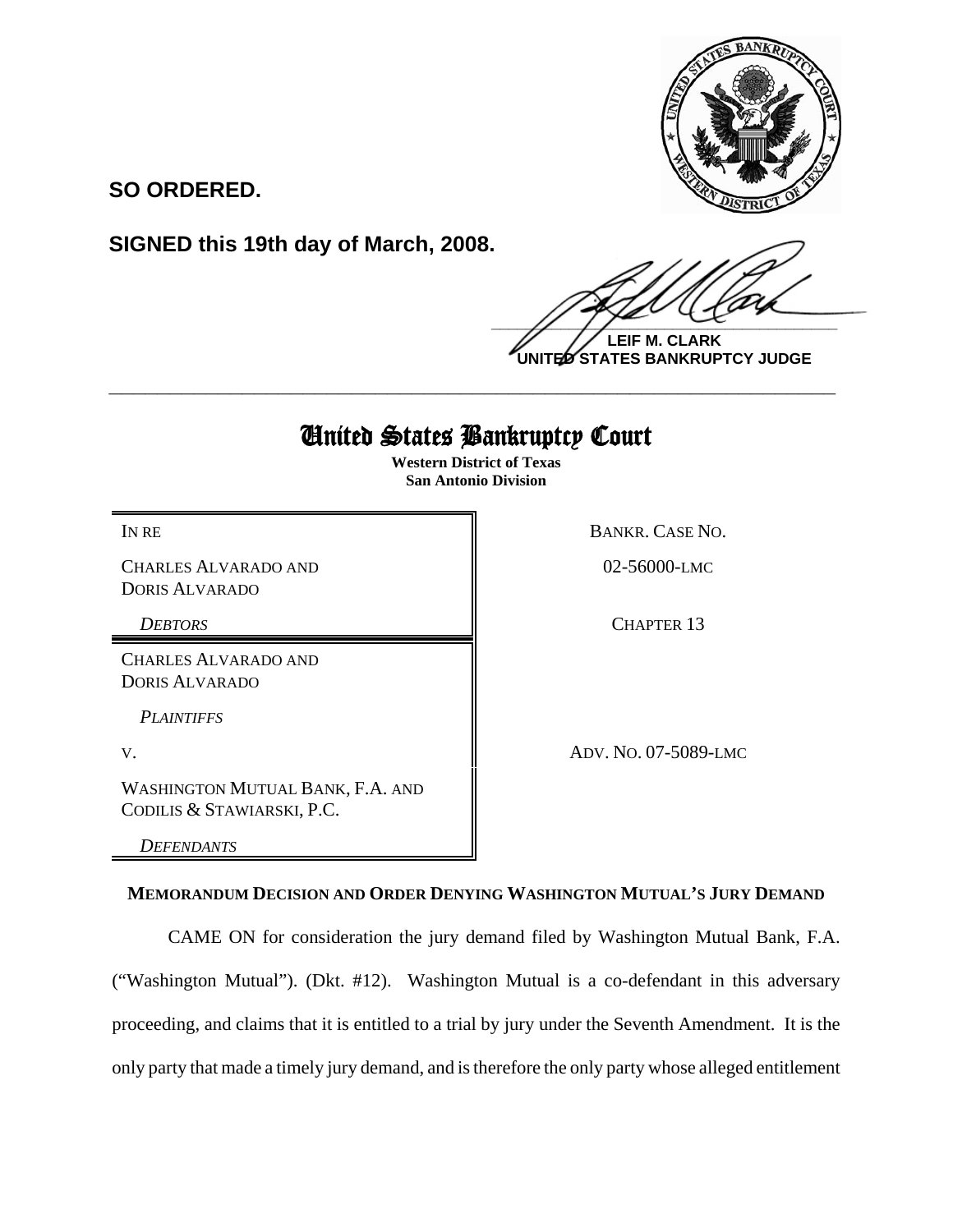to a jury trial we consider in this memorandum decision and order. For the reasons discussed below, the court finds that Washington Mutual has forfeited its right to a jury trial by submitting itself to the equitable jurisdiction of this court.

#### **Background**

The plaintiffs in this adversary proceeding are the debtors in the related main case, filed under chapter 13 of the Bankruptcy  $Code<sup>1</sup>$  on December 3, 2002. That bankruptcy case remains open.<sup>2</sup> The plaintiffs commenced this adversary proceeding on August 6, 2007, asserting several causes of action against Washington Mutual and its counsel based on their alleged misconduct during the course of the underlying bankruptcy case. According to the complaint, the plaintiffs executed a note in 1998 which was secured by a deed of trust granting Washington Mutual a lien on certain real property which the plaintiffs claimed as their homestead.<sup>3</sup> The complaint further alleged that Washington Mutual unilaterally, and without relief from the automatic stay, made an advance to pay off the debtors' delinquent property taxes, despite the plaintiffs' proposal to pay those taxes through the chapter 13 plan. *See* Complaint, ¶ 11 (Adv. Case No. 07-5089, Dkt. #1). Shortly after paying these taxes, the plaintiffs allege, Washington Mutual increased the plaintiffs' monthly mortgage payment, representing to the plaintiffs that this increase was necessary to create an escrow for future property taxes. The plaintiffs argue, however, that Washington Mutual actually increased the monthly payments to recoup the unauthorized advance for pre-petition property taxes.

<sup>1</sup> *See* 11 U.S.C. §§ 101 et Seq.

<sup>2</sup> *See* Bankr. Case No. 02-56000-lmc. Because the plaintiffs in this adversary proceeding are also debtors in the related case, this order uses the term "plaintiff" and "debtor" interchangeably.

<sup>&</sup>lt;sup>3</sup> The proofs of claim on file and the record of the bankruptcy case indicate that Washington Mutual serviced the loan advanced to the plaintiffs, and Long Beach Mortgage Company ("Long Beach") actually owns (or did previously own) the note that is the subject of Washington Mutual's proof of claim. In the interest of clarity, however, this order will refer only to Washington Mutual, as the plaintiffs have not named Long Beach in their complaint.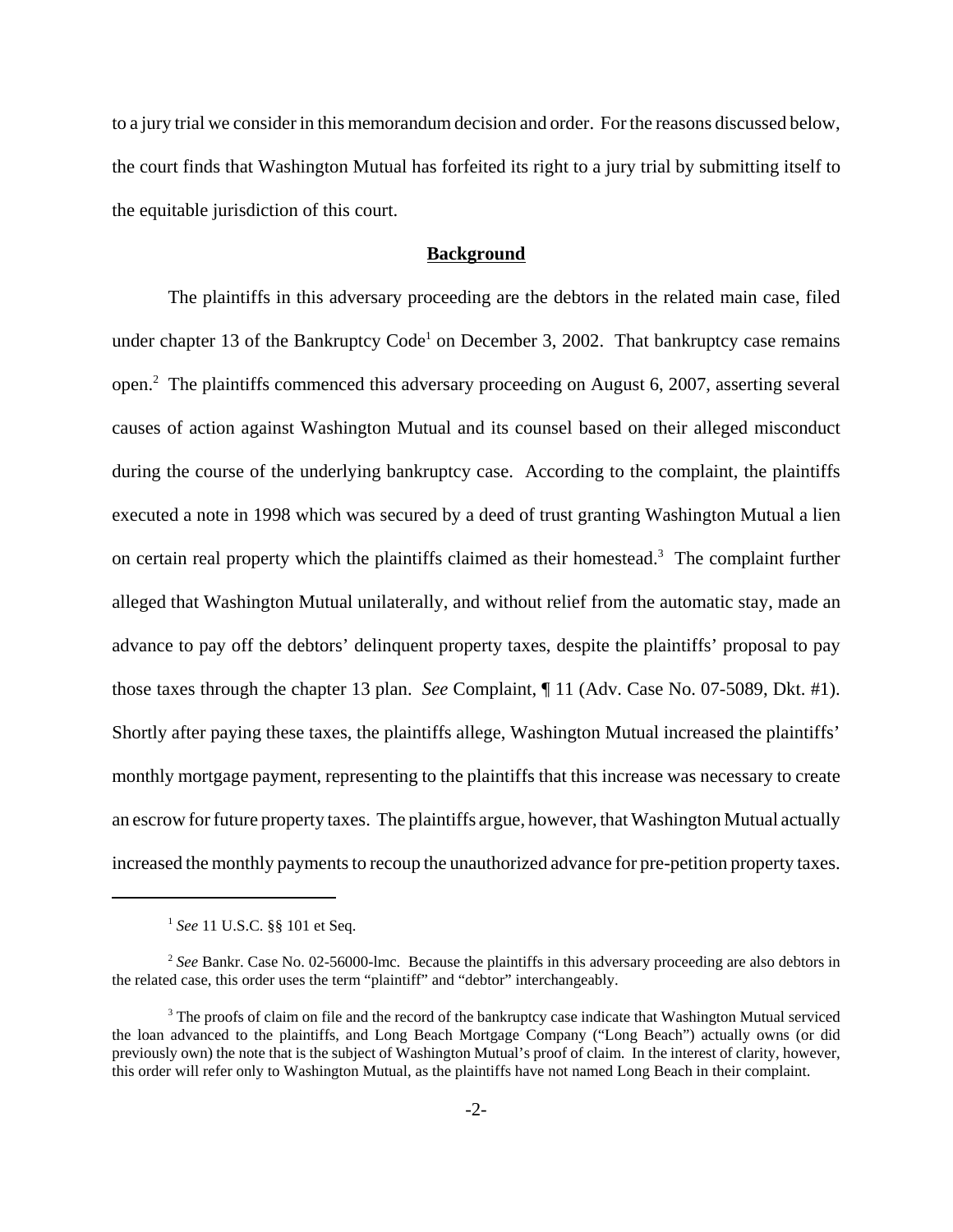*Id.*  $\parallel$  12. Washington Mutual filed a motion for relief from stay when the plaintiffs failed to make the newly increased monthly payments, but that motion was withdrawn after several resets. *Id.* ¶ 14; *see also* Case No. 02-56000-lmc, Dkt. #62. Washington Mutual amended its proof of claim on March 3, 2004 to include post-petition "arrearages" because, as the plaintiffs argue, the debtors refused to make any further monthly payments until Washington Mutual could determine the correct amount owed. *Id.* ¶¶ 15-16.

Two months later, Washington Mutual filed its second motion for relief from stay, which resulted in an Agreed Order through which the plaintiffs agreed to continue making the monthly payments in an amount somewhere between what the two parties believed to be the accurate payment amount. *See id.* ¶ 17. Almost one year later, the complaint continues, Washington Mutual issued a Certificate of Default, claiming the plaintiffs violated a term of the Agreed Order. *Id.* ¶ 19. At the plaintiffs' request, the court held a hearing to determine whether the plaintiffs, in fact, did comply with the Agreed Order. During that hearing, the court determined that the automatic stay should remain in effect with respect to Washington Mutual. Despite this order, the plaintiffs contend, Washington Mutual foreclosed on the plaintiffs' home just a week after that hearing. *Id.* ¶¶ 22-23. The plaintiffs further contend that, even after this foreclosure and after allegedly being asked by Washington Mutual and its attorneys to vacate the plaintiff's home, the plaintiffs continued (and, perhaps, still do continue) to receive demands from Washington Mutual and its attorneys for the payment on the deficiency from the foreclosure sale. *Id.* ¶ 27. Finally, the plaintiffs contend that they never obtained a ruling on their objection to Washington Mutual's proof of claim. According to the plaintiffs, this court dismissed their objection as moot because Washington Mutual "erroneously informed the Trustee that the stay had lifted." *Id.* ¶ 16.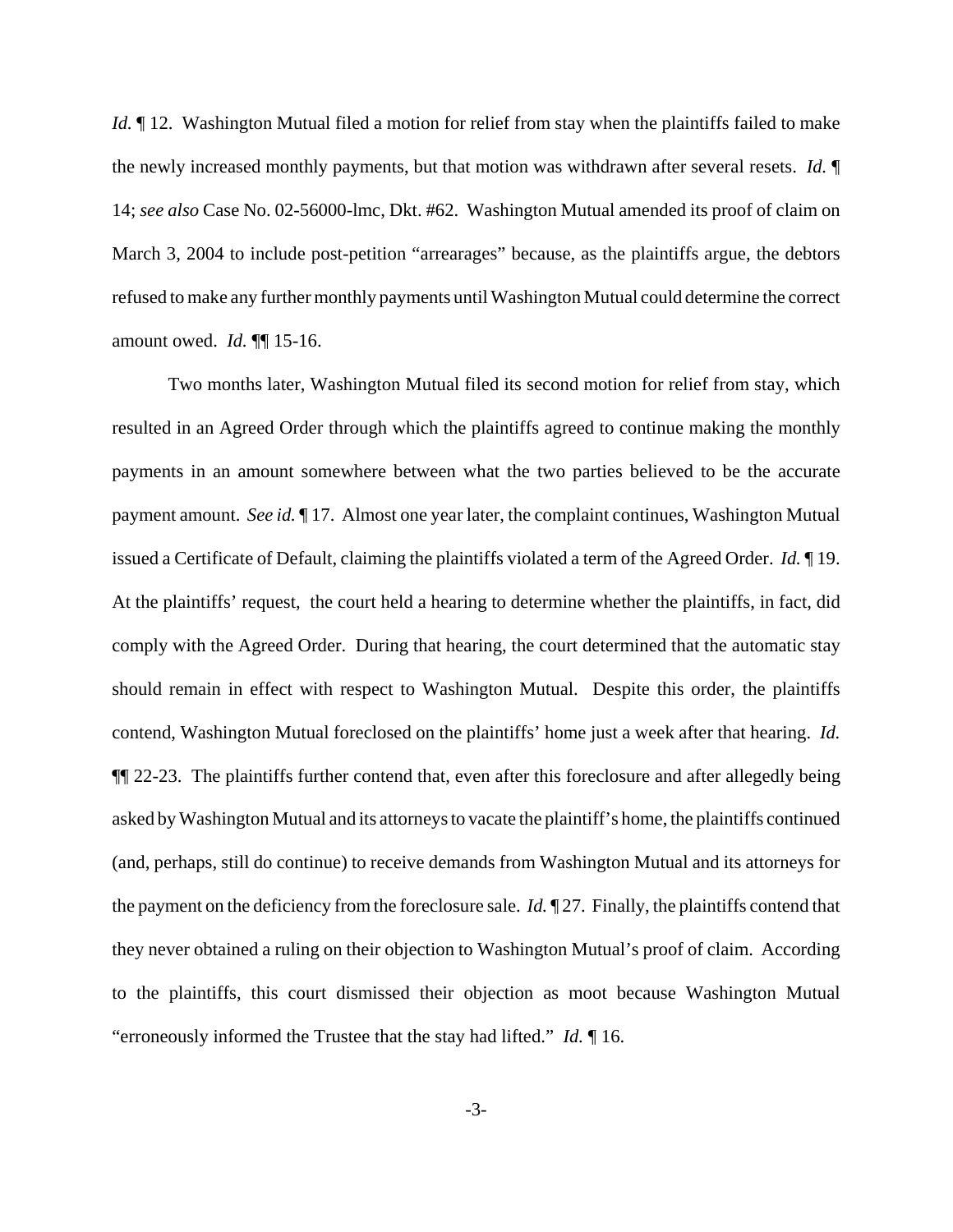Based on these allegations, the plaintiffs assert the following causes of action: violations of the automatic stay, violations of RESPA, breach of contract, negligence, gross negligence, intentional infliction of emotional distress, violations of both the Texas and federal debt collection practice acts, breach of fiduciary duty, and further request other declaratory relief. Despite having filed at least one proof of claim in this case,<sup>4</sup> and despite being quite active in the claims allowance process during the course of this bankruptcy case, Washington Mutual now requests a trial by jury on the causes of action asserted by the plaintiffs.

### **Discussion**

The overwhelming majority of courts hold that the filing of a proof of claim is tantamount to the creditor's submission to the equitable jurisdiction of the bankruptcy court over matters concerning proofs of claim, such as the ones filed in this bankruptcy case. True, the Seventh Amendment preserves the right to a jury trial in "all actions in which legal rights are to be determined." *See Allison v. Citgo Petroleum Corp.,* 151 F.3d 402, 422-23 (5th Cir. 1998) (citations omitted). The case law, however, could not be any clearer on the effect of Washington Mutual's filing of a proof of claim: "[O]nce a party invokes the core jurisdiction of the bankruptcy court by filing a proof of claim, that party has no Seventh Amendment right to a jury trial." *Institut Pasteur & Genetic Systems Corp. v. Cambridge Biotech Corp. (In re Cambridge Biotech Corp.),* 186 F.3d 1356, 1372 (Fed. Cir. 1999) (citing *Granfinanciera, S.A. v. Nordberg,* 492 U.S. 33, 58-59, 109 S.Ct. 2782, 106 L.Ed.2d 26 (1989); *Langenkamp v. Culp,* 498 U.S. 42, 44-45, 111 S.Ct. 330, 112 L.Ed.2d

<sup>4</sup> Claim #2 in Bankruptcy Case 02-56000-lmc was filed by "E. Hook - Moss, Codilis et. al as Agent for Washington Mutual Bank." That claim was filed on January 21, 2003 and amended on March 2, 2004 by Claim #11 to include a post-petition arrearage. The amended claim was filed by "Patrick McBride, Attorney Moss Codilis for Washington Mutual Bank." While the named creditor on those claims is Long Beach Mortgage Company, they are, nonetheless, proofs of claims filed by Washington Mutual in light of the boxes indicating where notice should be sent and the signature lines, which were signed by attorneys on behalf of Washington Mutual.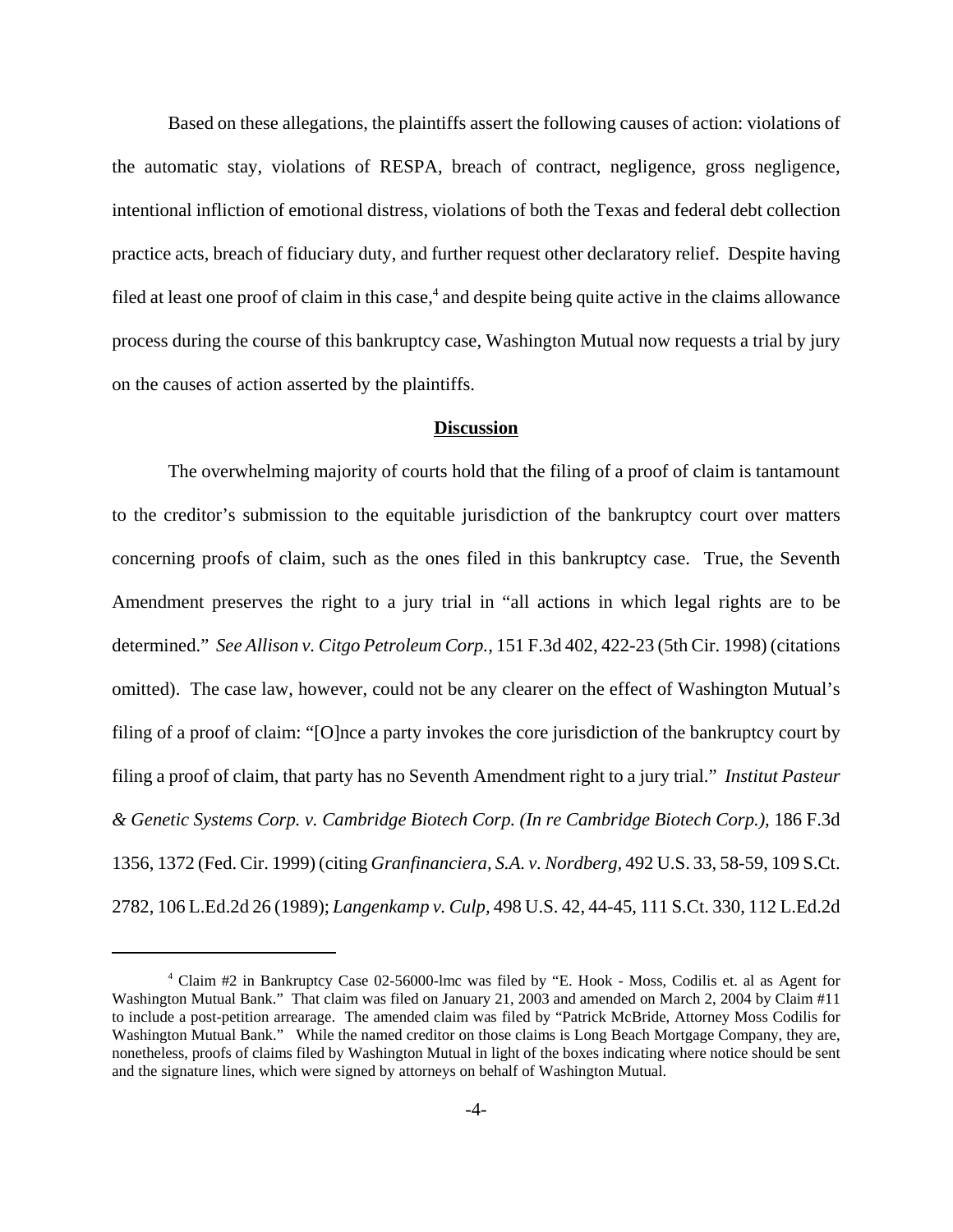343 (1990); *Germain v. Conn. Nat'l Bank,* 988 F.2d 1323, 1329 (2d Cir.1993)); *see also SNA Nut Co. v. Haagen-Dazs Co.,* 302 F.3d 725, 730-31 (7th Cir. 2002); *Billing v. Ravin, Greenberg & Zackin, P.A.,* 22 F.3d 1242, 1250 (3d Cir. 1994). The issue, then, is whether Washington Mutual has invoked the core equity jurisdiction of this court and whether the subject of the plaintiff's complaint is intertwined with that jurisdiction. This court concludes, based on its review of the claims docket and the allegations in the complaint, that Washington Mutual *has* invoked the court's core jurisdiction — that is, the claims allowance process — and further concludes that Washington Mutual's alleged conduct, according to the plaintiffs' complaint, is inextricably intertwined with that process. Here is why.

The allegations asserted by the plaintiffs in this adversary proceeding  $-$  *i.e.*, Washington Mutual's filing and amending its proof of claim, paying the plaintiffs' delinquent property taxes, improperly billing the plaintiffs, filing motions for relief from stay, foreclosing on the debtors' house, misleading the court into dismissing the plaintiffs' objection to Washington Mutual's claim as moot, and demanding payment for the deficiency from the sale — are all closely intertwined with the claims allowance process. If the plaintiffs are correct that Washington Mutual was unable to determine the correct amount owed them by the plaintiffs, this failing, argues the plaintiffs, caused their inability to make proper payments to Washington Mutual, which then led to the foreclosure on their house in what plaintiffs claim is in gross derogation of this court's orders and the statutory prohibition on such actions set out in section 362 of the Bankruptcy Code. More importantly, though, the plaintiff's allegation that Washington Mutual misled this court into dismissing the plaintiffs' claim objection has a *direct* effect on the claims allowance process.

The court acknowledges that many of the plaintiffs' claims are legal in nature. The mere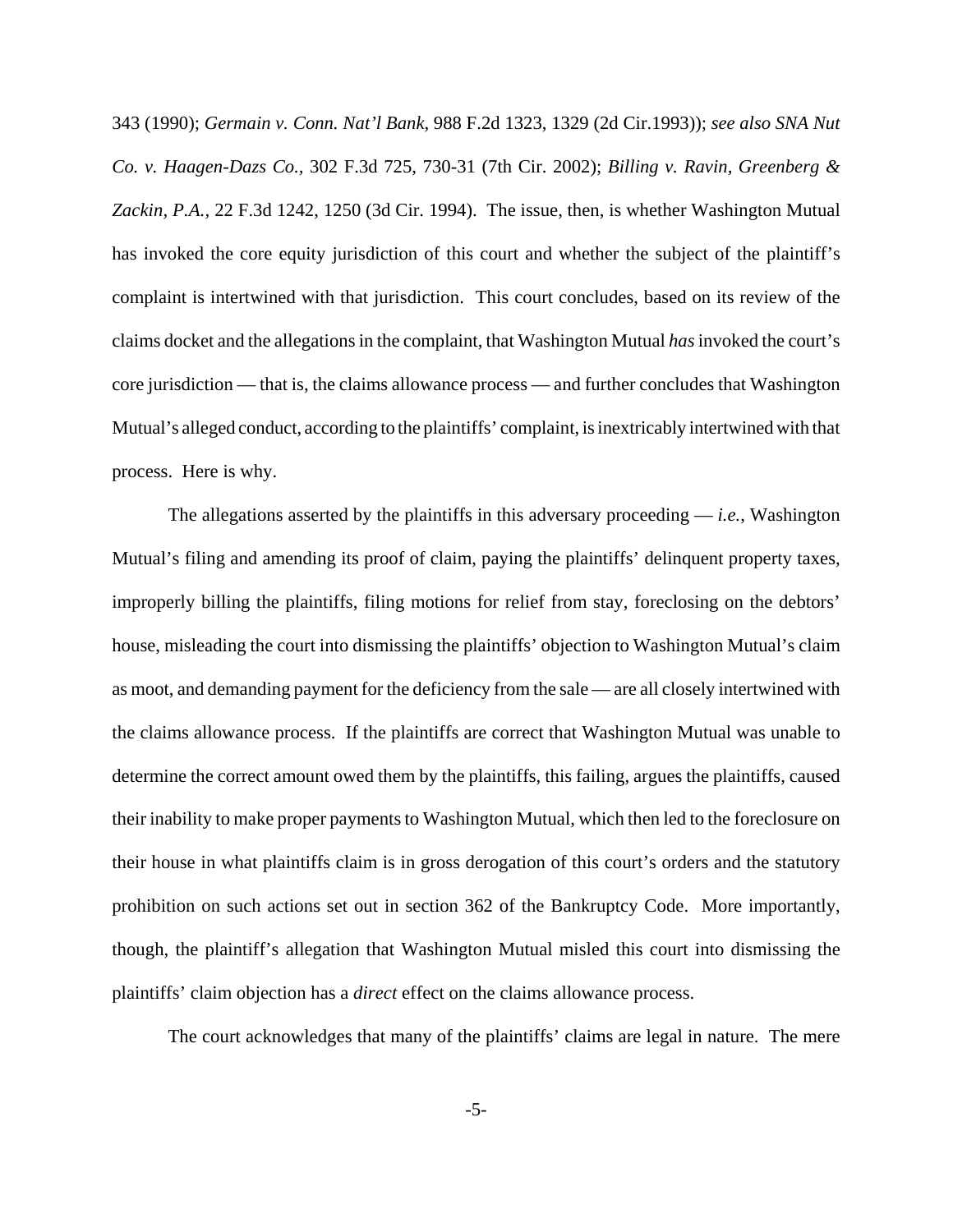assertion of legal claims, however, does not itself require a separate jury trial over those claims if those claims are intertwined with the claims allowance process or other matters at the core of the bankruptcy process. *See, e.g., Langenkamp v. Culp,* 498 U.S. 42, 44, 111 S.Ct. 330, 331-32, 112 L.Ed.2d 343 (1990) ("Accordingly, 'a creditor's right to a jury trial on a bankruptcy trustee's preference claim depends upon whether the creditor has submitted a claim against the estate.' [*Granfinanciera,* 492 U.S. at 58, 109 S.Ct. at 2799.] Respondents filed claims against the bankruptcy estate, thereby bringing themselves within the equitable jurisdiction of the Bankruptcy Court. Consequently, they are not entitled to a jury trial on the trustee's preference action."); *but* see Mirant Corp. v. The Southern Co., 337 B.R. 107, 121 (N.D. Tex. 2006) (McBryde, J.).<sup>5</sup> In this case, all claims asserted by the plaintiffs are based on Washington Mutual's alleged actions taken to collect payment on its claim and to protect the collateral securing its claim. While these actions may also violate non-bankruptcy laws, and while the plaintiffs may also request monetary relief, the allegations are clearly intertwined with the core jurisdiction of this court — that is, the claims allowance process and purported violations of the automatic stay. Because Washington Mutual, by filing a proof of claim and by taking actions with respect to that claim, submitted itself to the

<sup>&</sup>lt;sup>5</sup> In *Mirant Corp. v. The Southern, Co.*, the court questioned whether the filing of a proof of claim constitutes a waiver of that creditor's right to a trial by jury. For such a proposition, the court relied, *inter alias*, on *In re Bryant,* 626 F.2d 492 (5th Cir. 1980). But *Bryant* was decided under the Bankruptcy Act, prior to the effective date of the Bankruptcy Code and prior to *Granfinanciera* and *Langenkamp*. It is unclear whether the Fifth Circuit would agree with *Bryant*'s conclusion today, especially in light of these more recent Supreme Court decisions. *See In re Jensen,* 946 F.2d 369, 374 (5th Cir. 1991) (noting that the filing of a proof of claim may constitute a waiver of any right to a jury trial, but that the filing of a bankruptcy petition did not have that same effect), *abrogated on other grounds by In re El Paso Elec. Co.,* 77 F.3d 793, 794 (5th Cir. 1996). The *Mirant* court did advert to *Langencamp*, but seemed to argue that that decision should be limited to its facts and thus only be applied to jury demands made in preference actions. *See Mirant*, 227 B.R., at 121. But that is a niggardly reading of the broad language employed by the Supreme Court, which clearly premised its decision on the relationship of the action in question to the claims allowance process. *See Langencamp v. Culp*, 489 U.S., at 44. The court in *Mirant* also sought to apply the *Brady* standard for "knowingly, voluntarily, and intelligently" waiving constitutional rights, *see Mirant*, 337 B.R., at 121, but the Supreme Court's own decision in *Langenkamp* clearly undercuts that logic. *Brady* is certainly a fair statement of the general rule regarding waivers of constitutional rights, but it must yield to the more specific rule announced by the Court in *Langenkamp*.